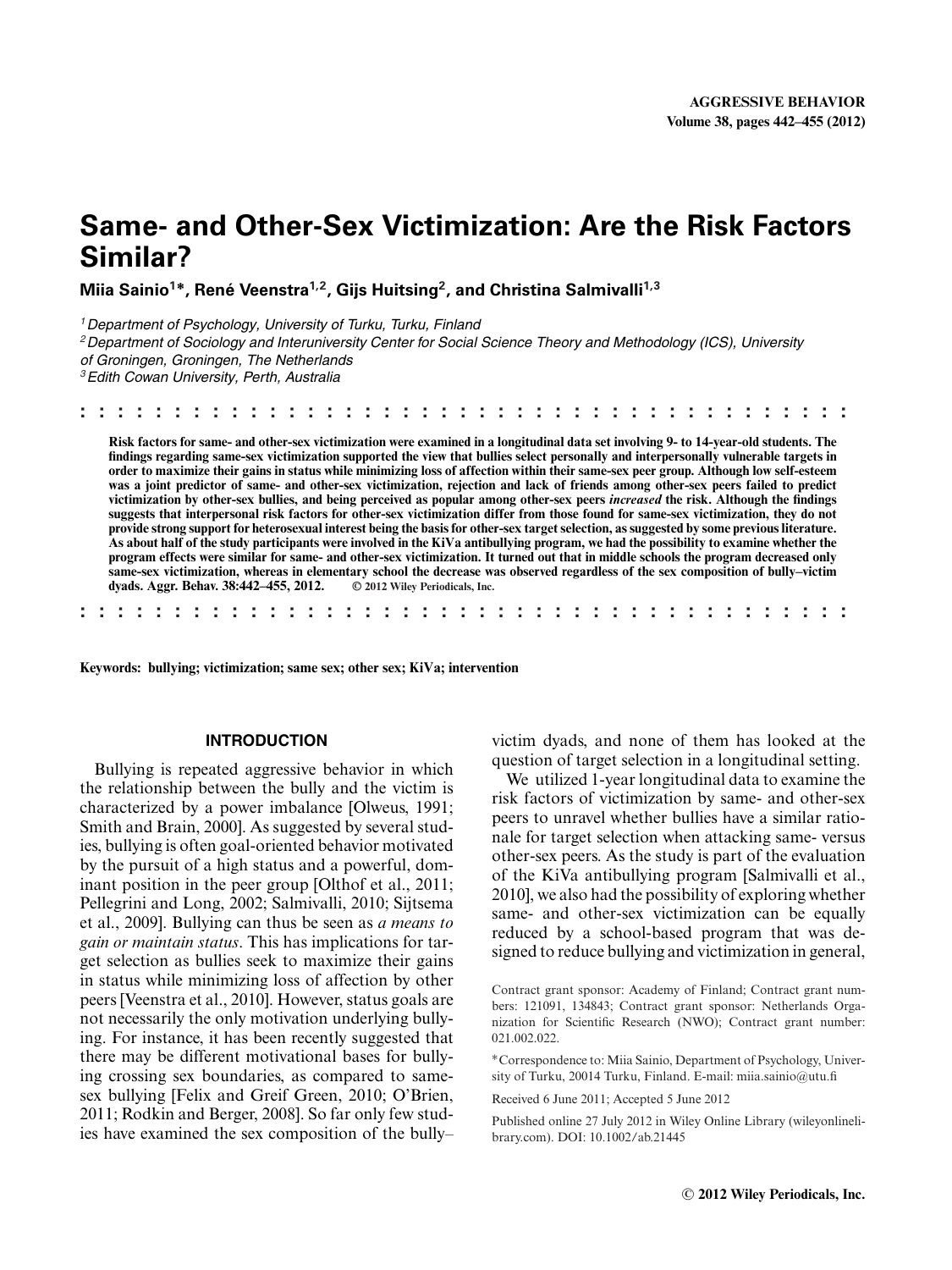rather than either same- or other-sex victimization specifically.

# **Bullying Crossing Sex Boundaries**

Although the distinction between same- and othersex victimization has sometimes been made in bullying research, it has rarely extended beyond prevalence estimation of girls and boys who are bullied by their same-sex peers, other-sex peers, or both.

Olweus [1991, p. 420] reported that 60% of victimized girls in grades 5–7 were bullied mainly by boys, an additional 20–25% were bullied mainly by girls, and 15–20% were bullied by both. More recently, based on a sample including both elementary and junior high school students from 10 to 16 years of age, Olweus [2010] found that 46% of bullied girls were bullied mainly by boys, 38% were bullied by both sexes, and only 16% were bullied mainly by girls. In the study by Eslea and Smith [1998], girls reported being bullied equally often by girls only or boys only, both estimates ranging from 30% to 40% of female victims. Despite somewhat different criteria for identifying the victims of bullying, these studies indicate that only a minority of female victims is targeted mainly or only by other girls.

Among bullied boys, the situation is clearly different. The majority of male victims (60–80%) were targeted by boys only, whereas only 5–7% were bullied by girls only [Eslea and Smith, 1998; Olweus, 1991, 2010]. However, even if boys who are *mainly* or *only* bullied by girls are rare, up to 20–40% of bullied boys are still targeted by girls, showing that other-sex bullying from girls to boys exists as well.

Although some researchers have suggested samesex victimization to be more common than othersex victimization [Pellegrini and Long, 2002], it seems safe to conclude that this is only true of boys. Girls are actually quite often bullied by boys, whereas only a minority of bullied boys experience bullying from girls. This can be understood in terms of power imbalance: Boys are advantaged at least in terms of physical power, which makes it difficult for girls to defend themselves against boys' attacks. Although physical strength is not the only source of power, it is one of the often-mentioned differences between bullies and their victims [Olweus, 1991, p. 413; Smith and Brain, 2000].

It should be noted, however, that previous studies have assessed same- and other-sex bullying by general questions (e.g., are you bullied *mainly by boys*, *mainly by girls*, or *by both*), neither specifying the form of bullying nor requiring any reflection on the identities of the male or female peers doing the bullying. The forms of bullying perpetrated by girls versus boys are known to be different; boys use direct forms of bullying more often than girls, whereas many studies report equal rates for boys and girls on indirect bullying [Card et al., 2008; Salmivalli and Peets, 2009]. A general question about bullying may lead the participants to think about the most prototypical or common forms, rather than reflecting on a wide variety of situations where bullying might have manifested in more subtle ways, such as indirect or relational bullying [Björkqvist] et al., 1992; Crick and Grotpeter, 1995]. If, for instance, girl–boy bullying involved more indirect aggression than boy–boy bullying [e.g., Russell and Owens, 1999], and boys did not consider indirect aggression as "bullying," this would bias the prevalence estimation of girl–boy bullying.

# **Personal and Interpersonal Vulnerabilities Increasing the Risk for Victimization**

Victimization has both individual and interpersonal risk factors [Hodges and Perry, 1999]. One of the individual factors increasing the risk for victimization is low self-esteem, especially social self-esteem [Egan and Perry, 1998; Salmivalli and Isaacs, 2005]. This can be interpreted from the motivational perspective to bullying: In order to maximize the gains in status, it is beneficial for the perpetrators to target peers who are insecure, especially in the peer context. Children with low social self-worth signal submissiveness and thus, they provide "easy victories" for the bullies. Choosing them as targets the bullies can repeatedly demonstrate their status to the other peers, who often witness bullying situations [Salmivalli, 2010].

Veenstra et al. [2010] suggested that bullies seek to minimize their loss of affection by choosing targets who are also socially vulnerable, that is, disliked by peers . It is well documented that both peer rejection and friendlessness predict victimization [Boulton et al., 1999; Hodges et al., 1999; Salmivalli and Isaacs, 2005]. Targeting a child who is generally disliked or has few friends minimizes the possibility that other peers will feel negatively about the perpetrator or challenge his or her behavior.

# **Is the Motivational Basis for Other-Sex Bullying Different?**

From the age of three, children have a preference to seek out same-sex playmates [Maccoby, 1998]. Sex segregation is perpetuated by the so-called homosocial norm [Mehta and Strough, 2009]; liking same-sex peers and spending time with them is considered normative, whereas almost the opposite ["normative aversion," see Abecassis et al., 2002] is true of other-sex relationships. The boundary between boys and girls is not allowed to be crossed in a friendly way [Sroufe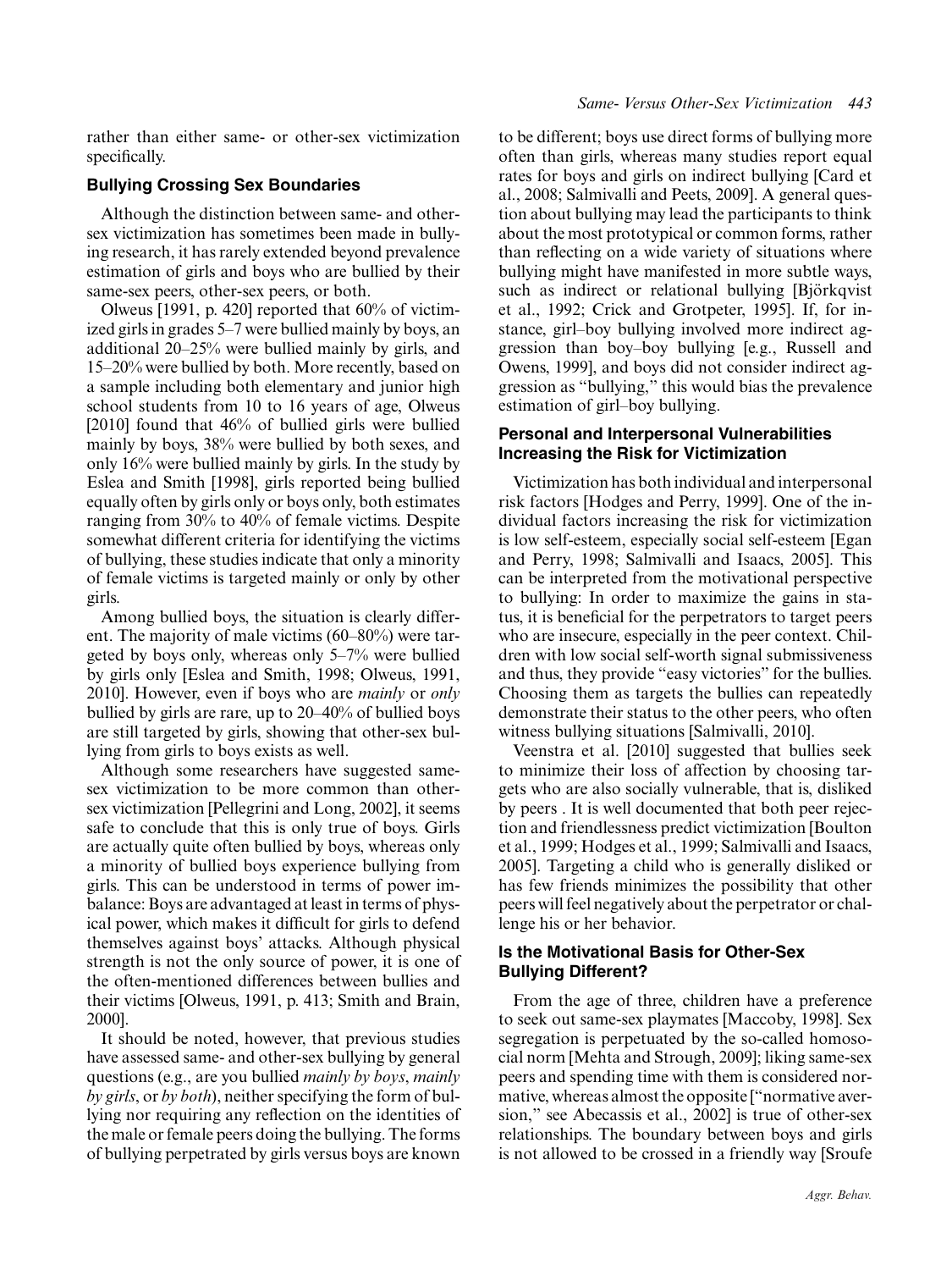et al., 1993]. Peers are strict enforcers of the homosocial norm, and according to Shaw [1995], being accused of liking or loving an other-sex peer can be one of the most hurtful charges leveled at a child. Thus, antagonistic relationships between girls and boys may not necessarily be based on hostility (as similar relationships with same-sex peers), but may have to do with normative expressions of dislike governed by the rules of the peer group. This may be the case especially in middle childhood, when sex segregation and the homosocial norm are strong, until starting to dissolve during early adolescence [Maccoby, 1998].

Bullying is defined as unilateral, repeated aggressive behavior from a stronger person toward a weaker one and as such, clearly distinct from mere *dislikin*g. Nevertheless, it is common to hear suggestions of othersex victimization having different motivational basis as compared with same-sex victimization. One such motivation presented in the literature is *premature heterosexual or romantic interest*. It has been suggested that other-sex bullying might either be a clumsy, inadequate attempt to *approach*, and *express interest* toward an other-sex peer [Rodkin and Berger, 2008], or an attempt to *hide the actual interest*, which is not allowed to be openly demonstrated [Shaw, 1995]. Empirical support for these views is so far very limited. In a study based on group interviews by O'Brien [2011], however, one of the most frequently mentioned reasons for other-sex bullying by 13-year-old adolescents was that *the bully secretly fancies the victim*. Moreover, Rodkin and Berger [2008; see also Berger and Rodkin, 2009] found, in a sample of 10- to 11-yearold children, that whereas boys victimized by boys were clearly low in peer status (i.e., were neither wellliked nor perceived as popular), girls victimized by boys had a relatively high status, especially in terms of perceived popularity. This surprising (and so far unreplicated) finding might suggest that preadolescent boys begin to seek the attention of popular girls in disturbing ways, perhaps partly because they are still clumsy in approaching the members of the other sex, partly because the peer group only allows the interaction if masked as antagonistic. Unfortunately, the Rodkin and Berger sample  $(n = 508)$  involved few girls identified as bullies (1.7%), and therefore, neither girls nor boys targeted by girl bullies could be studied. Furthermore, they assessed popularity among peers in general, rather than popularity among other-sex peers. The latter, rather than the former, could be expected to be associated with other-sex victimization if the heterosexual interest assumption was true.

Theorizing about motivations behind bullying has typically been based either on the assumption that bullying is a within-sex phenomenon, or that the motivational basis for same- and other-sex bullying are similar. Veenstra et al. [2010], for instance, assumed that in both cases, the victims are selected among the peers who are interpersonally vulnerable. These authors further suggested that as bullies avoid losing affection especially among their same-sex peers, being rejected among peers who are of the same sex as the bully is an especially important risk factor for victimization. They found indeed that 9- to 12-year-old bullies targeted victims who were rejected specifically by the bullies' same-sex peers; children who were victimized by boys were rejected especially by boys, whereas children victimized by girls were rejected by girls.

The findings of Rodkin and Berger [2008] and Veenstra et al. [2010] lead to different predictions regarding the risk factors for other-sex victimization. The findings by Rodkin and Berger [2008] suggest that other-sex victimization may be characterized by different features than same-sex victimization; other-sex victims are relatively popular and possibly well adjusted. The findings by Veenstra et al. [2010], in turn, imply that target selection for same- and other-sex victimization is similar; the victims are selected among the vulnerable peers. Because the two studies utilized different samples, designs, and measures, it is important to include the two indices of social status (peer rejection assessed by Veenstra and colleagues and perceived popularity included in the Rodkin and Berger study) within a single study. Furthermore, as both studies were cross-sectional, it is a novel approach to examine the risk factors for same- and other-sex victimization in a longitudinal setting.

Finally, in addition to different aspects of peer status (i.e., peer rejection and perceived popularity) it is worth considering other known risk factors for bullying, such as low self-esteem and lack of friends. Children have predominantly same-sex friends [Maccoby, 1998; Mehta and Strough, 2009], and it is a relevant question whether the lack of same-sex friends increases the risk for other-sex victimization, as these friends are not the peers among whom other-sex bullies' seek to maintain affection [Veenstra et al., 2010].

#### **Are Same- and Other-Sex Victimization Both Reduced by the KiVa Intervention?**

Numerous school-based intervention programs have been developed to reduce bullying and victimization. Although the effects of such programs vary considerably, the latest meta-analysis concluded that they are often successful in reducing bullying [Ttofi and Farrington, 2011]. One of the school-based antibullying programs identified as "clearly effective" by Ttofi and Farrington [2011] was the KiVa program. It has so far been evaluated in all elementary and middle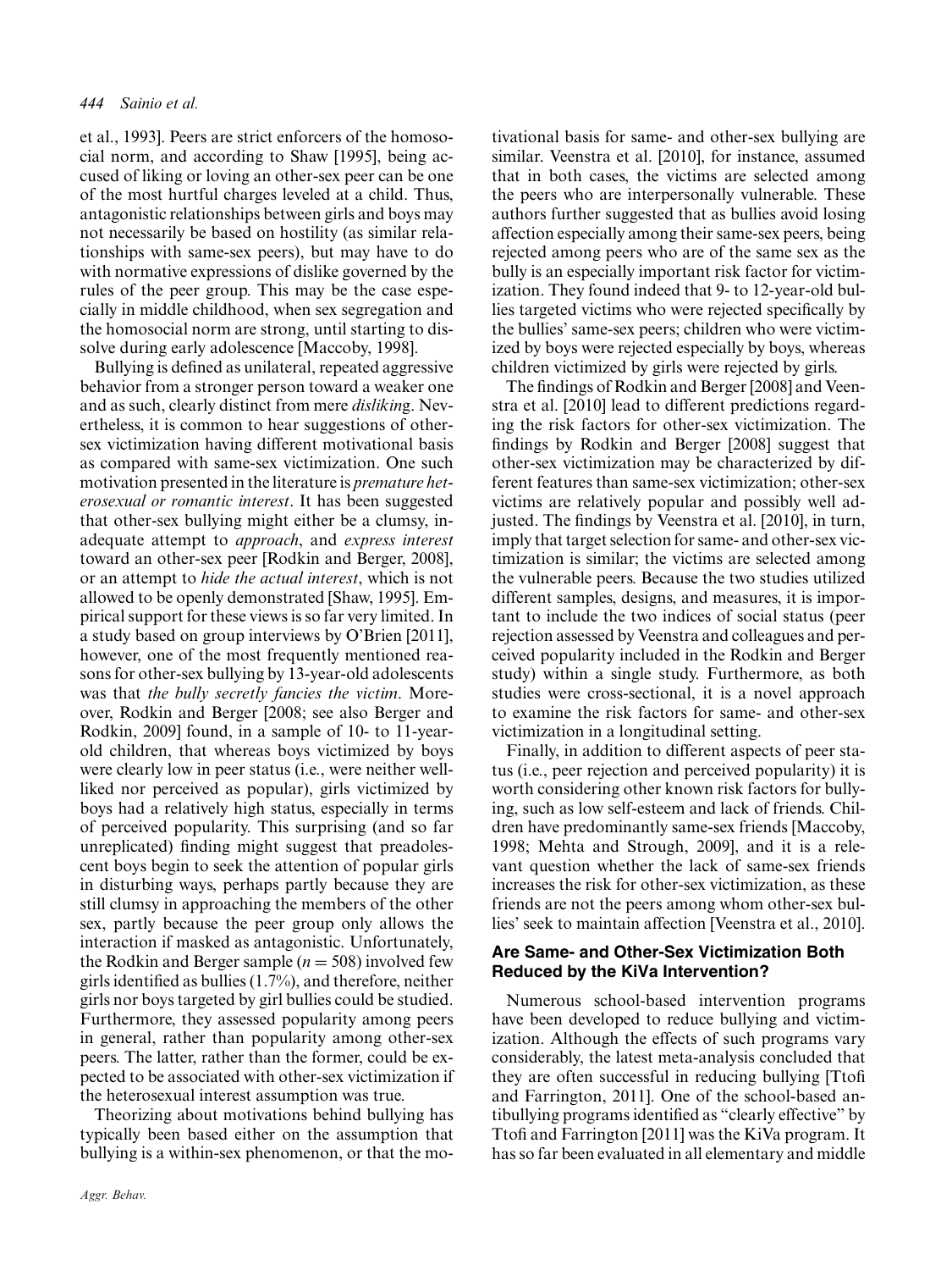school grades (1–9), first in a randomized controlled trial [K $\ddot{a}$ rn $\ddot{a}$  et al., 2011, 2012] and then during broad rollout in Finnish schools [Kärnä et al., 2011]. The findings indicate stronger program effects in elementary than in middle schools; other subpopulations for whom KiVa may or may not be effective have not been investigated.

The main aim of the KiVa antibullying program is to enhance children's awareness of what constitutes bullying and how peer witnesses often contribute to the problem rather than helping to dissolve it. The program seeks to increase understanding of each group member's responsibility in acting against bullying, to increase the students' empathic understanding of the victims' plight, and importantly, to offer safe strategies for supporting and defending the victims. In addition, KiVa emphasizes the importance of adult involvement in putting an end to bullying incidents and supporting the victims. Accordingly, KiVa consists of both *universal actions* (e.g., student lessons, targeted at all children) and *indicated actions* (e.g., discussions with children involved in bullying); for a more detailed introduction to the program, see Salmivalli et al. [2010].

The KiVa program was designed to reduce bullying and victimization in general, rather than either same- or other-sex victimization specifically. Neither the discussions and activities included in the student lessons nor the guidelines provided for school personnel make a distinction between the two, as both are assumed to be driven by similar mechanisms, such as peer reinforcement. One of the main aims of KiVa is to *empower students to provide support for victimized peers.* As such support is much more likely to be provided by same-sex peers than other-sex peers [Sainio et al., 2011], it may be less influential on other-sex bullies who care more about the reactions of their same-sex peers [Veenstra et al., 2010]. For instance, even if a girl bullied by a male peer was supported by girls, this may not be relevant feedback for the boy doing the bullying. Therefore, it is important to consider whether additional effort is necessary to influence bullying crossing sex boundaries.

# **The Present Study**

The short-term longitudinal data from the KiVa project offer a unique opportunity to examine the prevalence of same- and other-sex victimization across grade levels. The large sample size (more than 15,000 students) with participants representing a wide age range (9–14 years) enabled reliable prevalence estimation of students who were victimized by samesex peers, other-sex peers, or both—even the relatively rare cases where boys were bullied by girls. Furthermore, we were able to examine the unique effects of several personal and interpersonal risk factors for same- and other-victimization while controlling for previous victimization experiences. Finally, we explored whether the KiVa antibullying program was equally effective in reducing same- and other-sex victimization.

In order to obtain unbiased estimates of same- and other-sex victimization, we presented first a definition of bullying including a wide variety of situations in which bullying can happen. Thereafter, participants were asked whether they had been bullied in any of the ten different forms included in the *Olweus Bully– Victim Questionnaire* [Olweus, 1996]. If they reported frequent victimization by any form, they were asked to nominate the same- and other-sex peers who had been bullying them. Asking students as such to nominate the actual bullies may be more accurate in counting the prevalence rates.

With respect to *same-sex victimization*, we tested whether previously found personal and interpersonal vulnerability factors [Boulton et al., 1999; Hodges et al., 1999; Salmivalli and Isaacs, 2005] increase the risk for being selected as a target. Of special interest was whether the findings of Veenstra et al. [2010] regarding target selection could be replicated in a longitudinal setting. If they were, especially individuals who are rejected by same-sex peers would be at increasing risk for same-sex victimization over time. Similarly, low popularity and few friends among same-sex peers would function as predictors of samesex victimization.

When it comes to *other-sex victimization*, our goal was to test whether the risk factors are similar or different from the ones found for same-sex victimization. If the selection of vulnerable targets applies to other-sex victimization, the bullies would tend to choose other-sex victims who have low self-esteem, low peer status (being rejected and unpopular), and few friends. Furthermore, as suggested by Veenstra et al. [2010] it would be the *social status of the target among the bully's same-sex peers* that mattered most in target selection, not the sex of the target. Thus, regardless of being boys or girls themselves, other-sex victims would be rejected, unpopular, and lack friends among other-sex peers.

Although it has been suggested that the motives for same- and other-sex victimization may differ [Felix and Greif Green, 2010; O'Brien, 2011; Rodkin and Berger, 2008], only one possible alternative motivation for other-sex victimization has been presented in previous literature: inadequate attempts to approach other-sex peers driven by heterosexual interest. Apart from comments provided by young people in group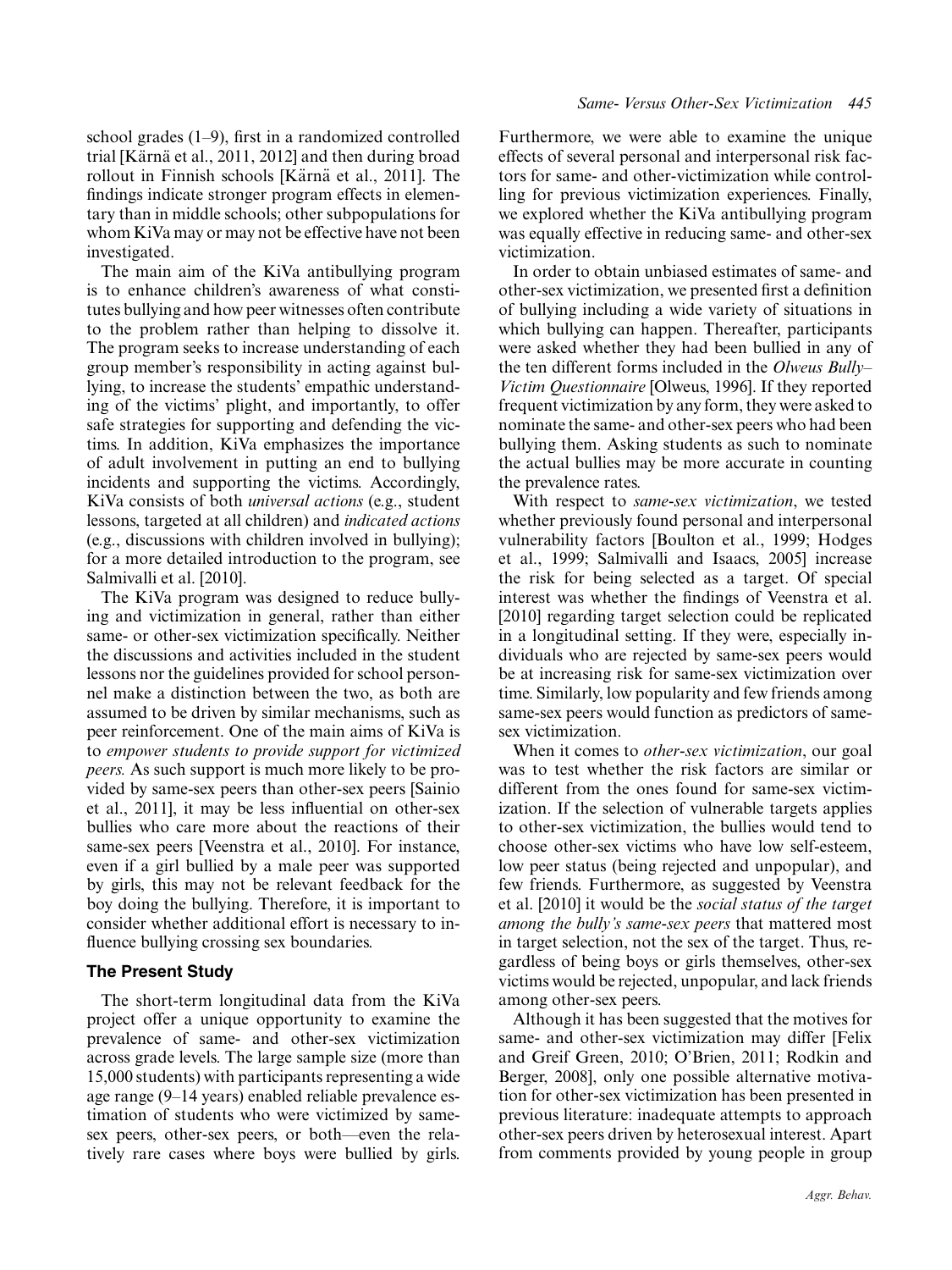interviews [O'Brien, 2011], the only empirical support for the heterosexual interest assumption has been provided by Rodkin and Berger [2008] who found that girls bullied by boys (contrary to boys bullied by boys) were perceived as relatively popular by their peers. Besides aiming to replicate their findings in a large, longitudinal data set, our study makes an additional contribution to previous literature by (a) including both girl–boy and boy–girl bullying, (b) including peer rejection, friendlessness and low self-esteem as additional vulnerability factors, and (c) assessing all three interpersonal vulnerability factors (low popularity, rejection, and lack of friends) among same- as well and other-sex peers. If other-sex victimization was based on heterosexual interest, other-sex victims would be expected to be selected among relatively well-adjusted peers (both personally and interpersonally) rather than among the most vulnerable ones. In that case, other-sex victimization would be unrelated (or even positively related) to self-esteem and having other-sex friends, positively related to other-sex popularity, and negatively to other-sex rejection.

As the participants represent an age span during which the nature of other-sex relationships is changing, we examined potential differences between age groups (elementary vs. middle school) not only in prevalence, but also with respect to the processes of target selection in same- and other-sex victimization. The Rodkin and Berger [2008] finding of popular other-sex victims concerned 10- to 11-year-old girls, and the predictors of other-sex victimization have not been studied in a middle school sample. It is possible that the results of Rodkin and Berger on popular girls bullied by boys only replicate in the elementary school level when the homosocial norm is stronger [Maccoby, 1998]. In other words, if other-sex victimization is based on different mechanisms than samesex victimization, we assumed this being the case especially among elementary school children, rather than adolescents when other-sex relationships are more acceptable.

Finally, the KiVa data provide an opportunity to look at the effects of a school-based antibullying program on same-sex and other-sex victimization, which has not been done in any previous study. Although KiVa does not focus exclusively on either type of victimization, it emphasizes empowering students to support their victimized peers. Previous findings have shown that such defenders are often the victims' samesex peers [Sainio et al., 2011] and therefore the program might be less influential in reducing other-sex than same-sex victimization. That is, bullies may ignore the attempts to support or defend the victim when coming from their other-sex peers.

# **METHOD**

# **Participants**

All elementary and middle schools (grade levels 1– 9) in mainland Finland were invited to participate in the evaluation of the KiVa antibullying program either as experimental or control schools. Stratified random sampling was used to categorize 234 schools of the nearly 300 volunteering schools into 117 pilot and 117 control schools, which represented all provinces of mainland Finland. The program was piloted and evaluated during 2007–2008 in the elementary school grades  $4-6$  (ages 10–12), and during 2008–2009 in the elementary school grades 1–3 (ages 7–9) and the in the middle school grades 7–9 (ages 13–15). In this study, we used the three waves of data, collected in grades 4–6 and 8–9. Children from grades 1–3 were excluded, because they did not answer the dyadic questions on bullying/victimization or peer reports on status (due to the shortened version of the questionnaire). Also, students in the seventh grade were excluded. As a result of the school transition between the sixth and seventh grades, they responded only to the third wave of the data collection. During the first wave of the data collection (T1, pretest), in May 2007 and 2008, children in the target sample were finishing grades 3–5 and 7–8, respectively. The second and the third wave of the data collection took place in grades 4–6 and 8– 9; at the end of the fall semester in December/January (T2) and at the end of the school year in May 2008 and 2009 (T3, posttest).

The target sample consisted of a total 21,778 students in 1,135 classes in 151 schools (78 schools participated in the KiVa program). Only students with active consent from parents (88.5%) were included in this study. Moreover, sociometric peer nominations (used from T2) were presented only to classes with at least seven children, and therefore classes below this limit were excluded, as well as classes with less than 60% participation rate at T2 [to obtain stable constructs from sociometric procedure, as suggested by Cillessen, 2009], leaving us with 926 classes in 147 schools. In these schools, boys represented 48.5% of the total of 17,011 students, and 58.9% of the students were in grades 8–9. Most students were native Finns, with the proportion of immigrants being approximately 2%. The response rate was  $91.9\%$  ( $n = 15,628$ ) at T1, which was used for the prevalence rates of victimization. In the longitudinal model predicting the source of victimization at T3, we were able to use 90.0% of the sample (15,304 students in 901 classes in 145 schools had complete data at T1 and T2 predictors).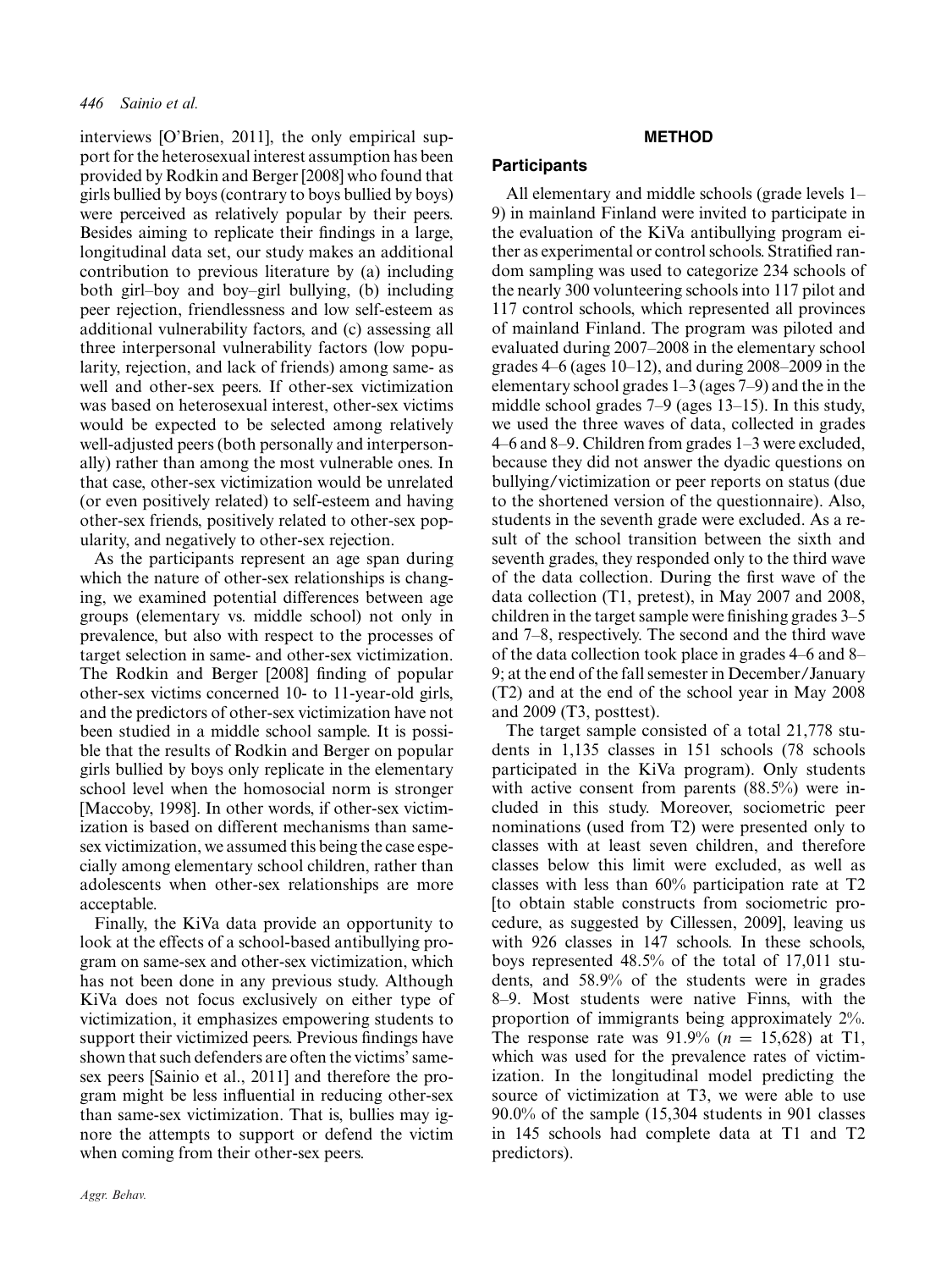# **Procedure**

Students filled out Internet-based questionnaires in their school computer labs during regular school hours. The teachers, who administered the process, received detailed instructions concerning the procedure and individual passwords for all the children who had obtained parental permission to participate in the study. They distributed the passwords to the children, who used them to log into the questionnaire. The order of the questions, the individual items, and the scales used in this study was randomized as much as possible by the survey program so that the order of presenting the questions would not have any systematic effect on the results. Similarly, the order of the names of the classmates in the peer nominations was randomized. Students were assured that their answers would remain confidential and would not be revealed to their teachers, peers, or parents.

The term *bullying* was defined to the children in the way formulated in the *Olweus' Bully/Victim Questionnaire* [Olweus, 1996], which emphasizes the repetitive nature of bullying and the power imbalance between the bully and the victim. Several examples covering different forms of bullying were given. Moreover, an explanation of what is not bullying (teasing in a friendly and playful way; fighting between children of equal strength) was provided. Teachers read the definition out loud while children could read it from their computer screens. Additionally, to remind the children of the meaning of the term *bullying*, a shortened version of the definition appeared on the upper part of the computer screen when children responded to any bullying-related question.

#### **Measures**

**Same-sex and other-sex victimization.** We used dyadic nominations to identify the victims of same- and other-sex bullies at T1 and T3 (not available at T2). Children first answered questions on self-reported victimization with the global item from Olweus [1996, "How often have you been bullied at school in the last two months?"], and ten specific items concerning different forms of bullying. They answered on a 5-point scale  $(0 = not at all, 2 = two or three times)$ *a month*, 4 = *several times a week*) to each item. All the children who (a) indicated on any of the eleven selfreport items that they were victimized at least two or three times a month [Solberg and Olweus, 2003], and (b) reported being bullied by their classmates (they could indicate being bullied by classmates, by students from different classes, or both), answered to a follow-up question on their bullies. They were presented with a roster with the names of all their classmates and were asked to mark an unlimited number of classmates who bully them ("By which classmates are you victimized?").

Based on the bully nominations, we categorized the participants into four groups: Students who were *victimized by their same-sex peers* (students nominated only same-sex bullies), *victimized by their other-sex peers* (students nominated only other-sex bullies), *victimized by both* (students nominated both same- and other-sex bullies), and students who were *nonvictimized* (students did not nominate any bullies harassing them). Additionally, two dummy variables were created: *same-sex victimization* and *other-sex victimization*. The four group categorical variable was used to examine the frequencies (T1), and in the longitudinal analyses as the outcome variable (T3). The dummy variables were used to examine the correlations (T3), and to control the previous levels of same- and othersex victimization (T1) in the longitudinal analysis.

**Self-esteem.** We used a 9-item scale to measure the children's self-esteem at T1 (was not asked from grades 4–6 at T2). The items were derived from the Rosenberg *Self-Esteem Scale* [Rosenberg, 1965], slightly adapted in that children were instructed to "report the way you feel about yourself when around peers," following Harter et al. [1998; see also Salmivalli et al., 2005; Salmivalli and Isaacs, 2005]. Participants responded on a 5-point bipolar (0 = *not true at all*, 4 = *exactly true*) scale to items such as "I feel that I have a number of good qualities" and "I feel that I am a person of worth, at least on an equal plane with others." The scores for the ten items formed a reliable scale and were averaged (Cronbach's  $\alpha = .81$ ).

**Same- and other-sex peer rejection, perceived popularity, and friendships.** We used the T2 peer reports to assess peer rejection, perceived popularity, and friendships (reciprocal liking), as changes in classroom compositions are less likely between T2 and T3 (both during the same school year) than between T1 and T3. For each measure, the children marked the classmates from a roster of all students in their class. For perceived popularity they were asked to indicate up to three peers they considered to be the most popular in the class ("Who are the most popular ones in your class?"), whereas for peer rejection ("Who do you like the least?") and liking ("Who do you like the most?") nominations were unlimited. The liking nominations were considered in this study only when they were reciprocated, and we considered these nominations as friendships. In case the receiver of the liking nomination was missing at T2, but he or she reciprocated the received nomination at T1 or T3, the relationship was also considered a friendship. The received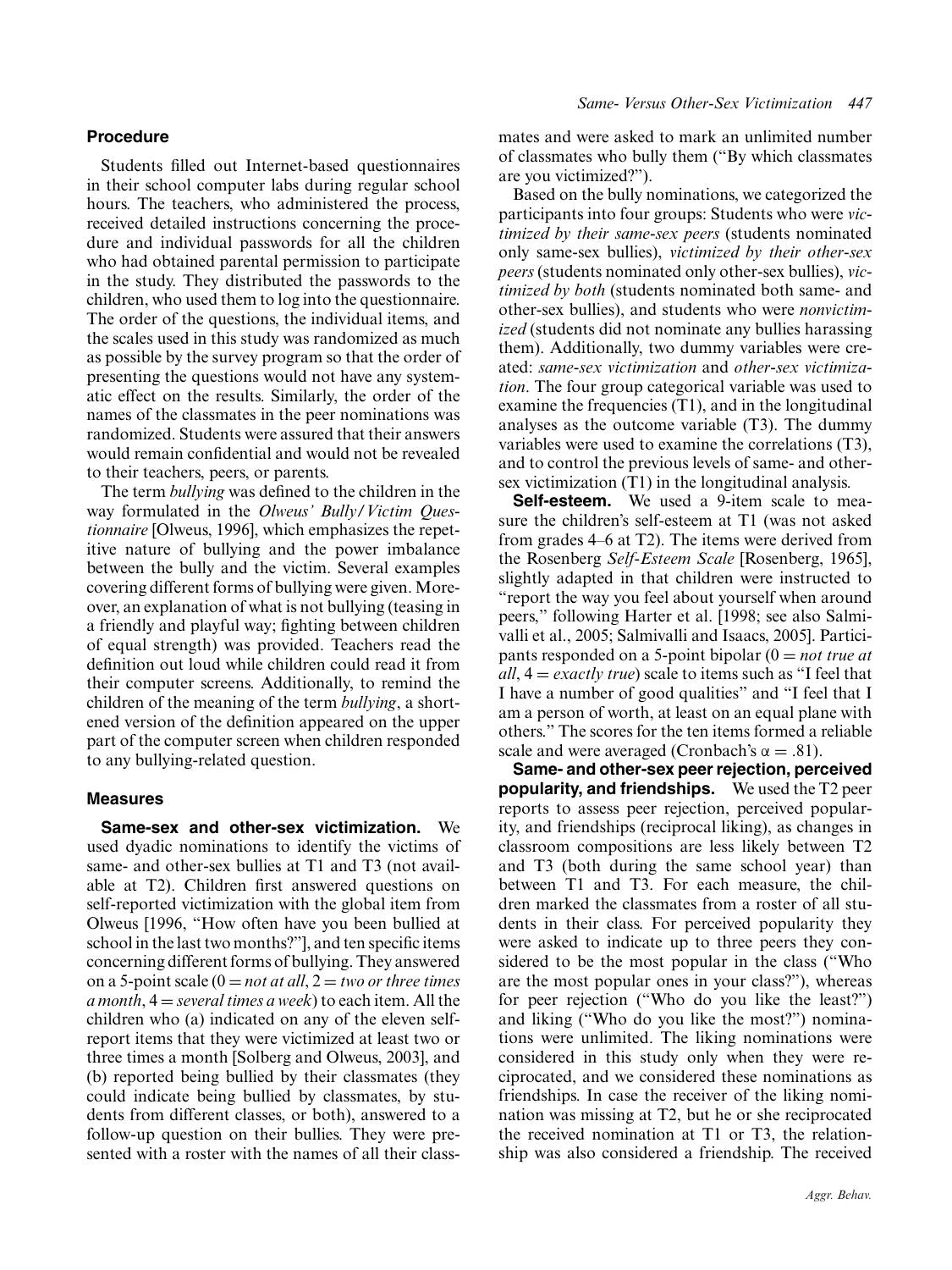nominations (peer rejection and perceived popularity) and the number of reciprocated liking nominations with same- and other-sex peers (friendships) were summed and divided by the number of the same- and other-sex nominators (classmates who answered the questionnaire).

## **Analyses**

First, we examined, for boys and girls separately in each grade level, the prevalence of students victimized by only their same-sex peers, only other-sex peers, and both same- and other-sex peers at T1. We used chisquare tests to examine the differences between the sex and the grade. For the reason of parsimony, the chisquare tests were conducted comparing elementary (grades 3–5) and middle (7–9) schools instead of all grade levels separately. Second, we examined the correlations among the predictor variables (self-esteem from T1, and same- and other-sex rejection, perceived popularity, and friendship from T2) and same-sex and other-sex victimization from T3. Finally, we examined in which of the four categories (nonvictimized, only same-sex victimized, only other-sex victimized, or both same- and other-sex victimized) a student falls at T3 when we controlled for T1 same-sex and other-sex victimization. This is done by a multinomial logistic regression, which is used to predict the likelihood of different possible outcomes of a categorical dependent variable (similar to the logistic regression for binary outcomes).

To handle the hierarchical data structure (students are nested in classes in schools), a multilevel modeling framework was adapted. To accomplish this, we used Mplus Version 6.1, in which the standard errors were computed taking into account the clustering of children in the 145 schools, while modeling the between-level variation due to clustering in the 901 classes [Muthén and Muthén, 1998–2000]. The model was estimated using maximum likelihood with robust standard errors, and missing data were addressed by using the full information maximum likelihood approach [see Enders, 2010].

In Step 1, we included the control variables at the individual (being a girl and the dummies for same- and other-sex victimization at T1) and the classroom level (being in middle school and whether or not the class participated in the KiVa intervention). In Step 1, we also included the T1 self-esteem. In Step 2, we added peer rejection, perceived popularity, and friendships. To avoid collinearity, which appears between sameand other-sex predictors, we entered them in separate models, indicated as Step 2a and Step 2b (both represented in Table IV]. Furthermore, in both the Steps 1 and 2, we tested the two-way interactions of sex, grade, and intervention with each predictor, leaving them in the model if significant at  $P < .01$ . Because of the large sample size, we used a conservative criterion  $(P < .01)$  for statistical significance.

#### **RESULTS**

## **Prevalence of Same-Sex and Other-Sex Victimization**

Frequencies of students in the four categories at T1 (nonvictimized, victimized by only same-sex, only other-sex, and both same- and other-sex peers) are reported in Tables I (girls) and II (boys), separately for each grade level. The chi-square test showed significant differences between the elementary and middle school, both for boys,  $\chi^2(3) = 20.46$ ,  $P < .001$  and for girls,  $\chi^2(3) = 77.93$ ,  $P < .001$ . Victimization was overall more frequent in the elementary (18.2% of students were victimized by same-sex, other-sex peers, or both) than in the middle school (13.1% of students were victimized by same-sex, other-sex peers, or both). The decreasing age trend (the difference between the elementary and middle school) was observed in all the three categories (victimized by same-sex, other-sex peers, and both,  $P < .01$ ), except for boys victimized by their other-sex peers.

Concerning sex differences in how the students were distributed into the four categories, the chi-square test indicated significant differences both in the elementary,  $\chi^2(3) = 328.41$ ,  $P < .001$ , and in the middle school,  $\chi^2(3) = 298.90$ ,  $P < .001$ . Regarding victimization overall (students victimized by same-sex, other-sex peers, or both vs. nonvictims), the sex difference was not significant in the elementary school (boys 18.0% and girls 18.4%), whereas in the middle school, boys were more often victimized than girls (boys 14.5% and girls 11.9%). Both in the elementary and middle school, boys were more often victimized by their same-sex peers than girls (boys 12.3% and girls 4.4%), whereas girls were more often targeted by their other-sex peers than boys (boys 0.7% and girls 5.7%). Finally, boys were victimized less often than girls by both the sexes in the elementary school (boys 3.5% and girls 6.4%), whereas in the middle school there was no difference (boys  $2.6\%$  and girls  $3.1\%$ ).

To make the frequencies more comparable with previous findings, we calculated the proportions of female and male victims (rather than of girls and boys in the whole sample) who were bullied by same-sex peers, other-sex peers, and both. It turned out that among female victims, most were bullied by boys (39.3%), and the proportions of victims targeted by girls-only or by both sexes were equal (30.3% of female victims in each category). The majority of male victims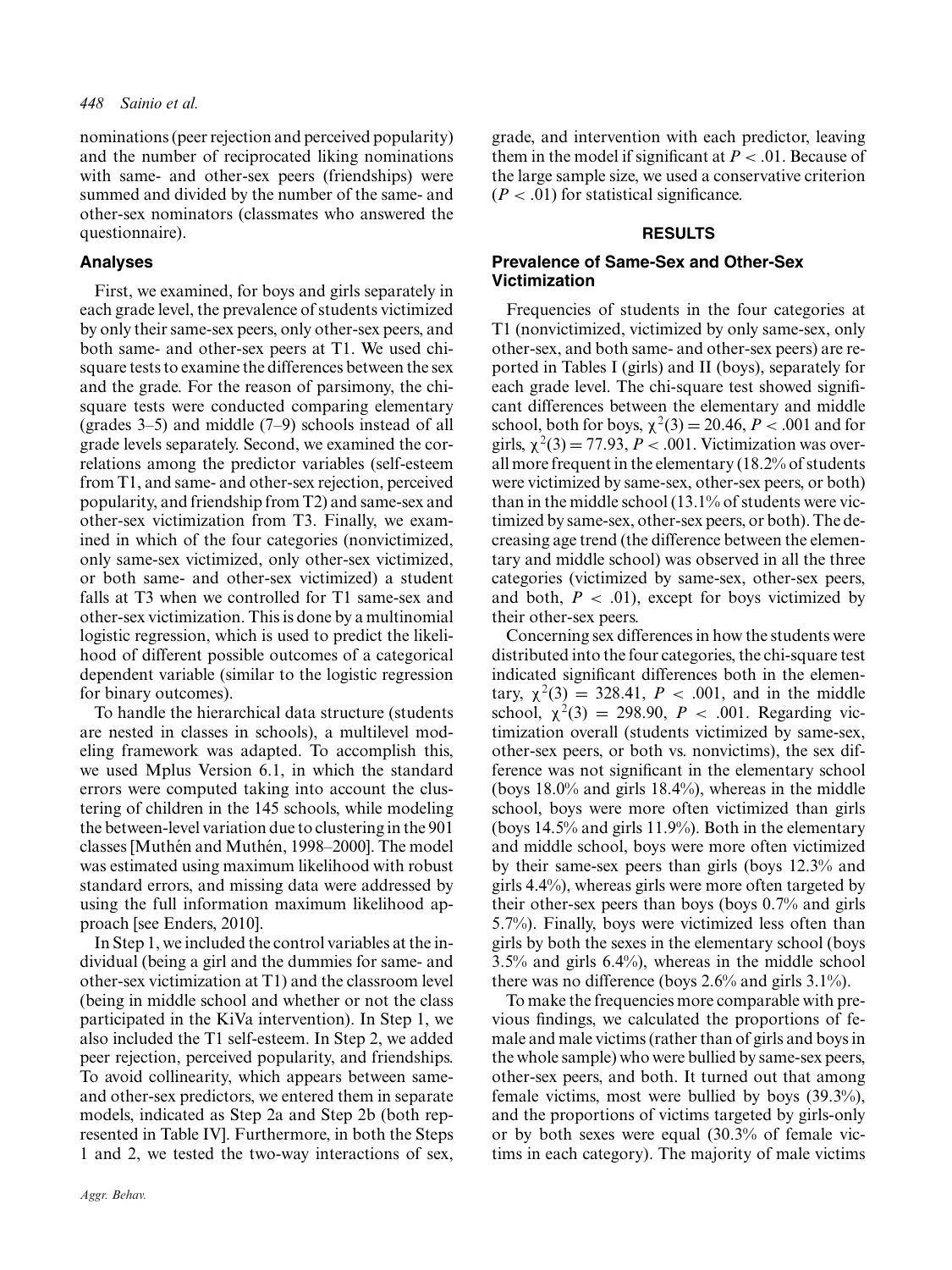| Victimized by           | Grade 3<br>$(n=1,003)$ | Grade 4<br>$(n=1,167)$ | Grade 5<br>$(n=1,112)$ | Grade 7<br>$(n = 2,450)$ | Grade 8<br>$(n = 2,313)$ | Total<br>$(n = 8,045)$ |
|-------------------------|------------------------|------------------------|------------------------|--------------------------|--------------------------|------------------------|
| Nobody $(\%)$           | 78.7                   | 82.5                   | 83.4                   | 86.5                     | 89.8                     | 85.5                   |
| Same-sex peers $(\% )$  | 5.7                    | 4.9                    | 5.1                    | 4.5                      | 3.3                      | 4.4                    |
| Other-sex peers $(\% )$ | 8.7                    | 5.9                    | 5.9                    | 5.6                      | 4.1                      | 5.7                    |
| Both $(\%)$             | 7.0                    | 6.7                    | 5.6                    | 3.3                      | 2.8                      | 4.4                    |

**TABLE I. Frequency of Girls Victimized by Only Same-Sex, Only Other-Sex Peers, and Both at T1**

(76.9%) were bullied only by boys, whereas 4.4% of them were bullied by girls-only and 18.8% by both girls and boys.

# **Correlations**

Correlations among the predictor variables (selfesteem at T1 and same- and other-sex rejection, perceived popularity, and friendships at T2) and the dummy variables of same-sex and other-sex victimization at T3 are reported in Table III. Self-esteem was weakly associated with other predictors; higher selfesteem was related to a better social status (negatively with peer rejection and positively with perceived popularity), and having more same-sex friendships. The correlations among peer rejection, perceived popularity and friendships were from low to moderate. Also, note that same- and other-sex peer evaluations were associated with each other. Especially, same- and other-sex perceived popularity was strongly related  $(r = .58$  for boys and  $r = .56$  for girls). The correlation between same- and other-sex rejection was moderate, being significantly higher for boys  $(r = .37)$  than for girls  $(r = .28)$ ,  $z = -6.31$ ,  $P < .001$ .

The zero-order correlations between T1 and T2 predictor variables and same- and other-sex victimization at T3 were, overall, low. Low self-esteem and peer rejection were generally more strongly related to victimization than to low popularity and a low number of friends. Regarding same-sex victimization, the pattern of the correlations was comparable for boys and girls, with significant correlations with all the other predictors except for other-sex friendship. For other-sex victimization, however, significant differences between boys and girls were found for the association with other-sex rejection  $(r = .05$  for boys and  $r = .15$  for girls,  $z = 5.63$ ,  $P < .001$ ) and other-sex friendships ( $r = .04$  for boys and  $r = -.03$  for girls,  $z = -3.81, P < .001$ ). Moreover, other-sex victimization was not related to perceived popularity either for boys or girls, and the association of other-sex victimization with same-sex friendship was weaker than the correlation of same-sex victimization with same-sex friendship. Finally, same-sex and other-sex victimization were related; more for girls  $(r = .51)$  than for boys  $(r = .39), z = 8.55, P < .001.$ 

# **Multilevel Multinomial Logistic Regression Analyses**

The results of the multilevel multinomial logistic regression model predicting only same-sex victimization, only other-sex victimization, and victimization by both the sexes at T3, with nonvictims as the reference category, are reported in Table IV with the standardized coefficients as well as the odds ratios. As can be seen in Table IV, the likelihood of being victimized by only same-sex peers was 62% lower for girls than for boys ( $OR = .38$ ), and 49% lower in middle school than in elementary school ( $OR = .51$ ). Being victimized by only other-sex peers or by both sexes, however, was more likely for girls than for boys, although the significant interaction of being a *girl and going to middle school* shows that this applied only in elementary school.

Considering the predictors, low self-esteem was a risk factor for victimization, regardless of the sex of the perpetrator(s) (ORs ranged from .63 to .71, i.e., the odds of being victimized decreased by 37–29% with a one-unit increase in self-esteem). It also appeared that both same-sex and other-sex rejection (Steps 2a and 2b) were significant risk factors for victimization. The effects of same-sex rejection were larger in each victimization category (ORs ranged from 2.50 to 6.72)

**TABLE II. Frequency of Boys Victimized by Only Same-Sex, Only Other-Sex Peers, and Both at T1**

| Victimized by           | Grade 3<br>$(n=1.035)$ | Grade 4<br>$(n=1,118)$ | Grade 5<br>$(n=1.033)$ | Grade 7<br>$(n = 2,257)$ | Grade 8<br>$(n = 2,140)$ | Total<br>$(n = 7,583)$ |
|-------------------------|------------------------|------------------------|------------------------|--------------------------|--------------------------|------------------------|
| Nobody $(\%)$           | 80.2                   | 84.2                   | 81.6                   | 84.5                     | 86.4                     | 84.0                   |
| Same-sex peers $(\% )$  | 16.0                   | 11.6                   | 14.4                   | 12.6                     | 9.6                      | 12.3                   |
| Other-sex peers $(\% )$ | .4                     | ت ہ                    |                        |                          | 1.0                      |                        |
| Both $(\%)$             | 3.4                    | 3.7                    | 3.3                    | 2.3                      | 3.0                      | 3.0                    |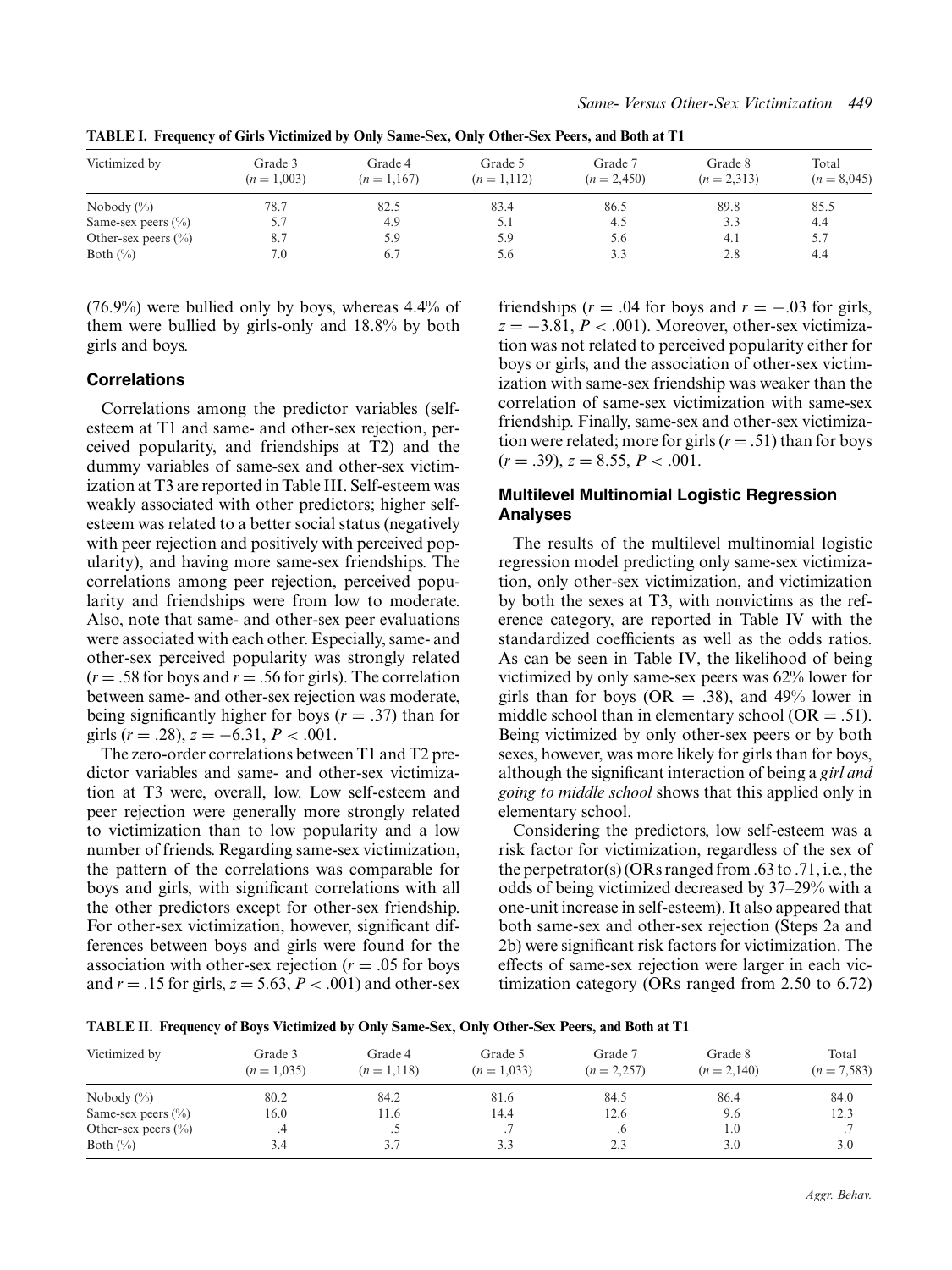#### *450 Sainio et al.*

|                |                         |                     |                     |                                 |                     |                      | 6                |        | 8                   |                     |
|----------------|-------------------------|---------------------|---------------------|---------------------------------|---------------------|----------------------|------------------|--------|---------------------|---------------------|
|                | Self-esteem T1          |                     | $-.08*$             | $-.09$                          | .06                 | .04                  | .06 <sup>2</sup> | .00.   | $-.10$              | $-.12$              |
| 2              | Same-sex rejection T2   | $-.12$ <sup>'</sup> |                     | .28                             | $-.06$              | $-.01$               | $-.29$           |        | .12                 | .12                 |
| $\overline{3}$ | Other-sex rejection T2  | $-.10$              | .37                 |                                 | $-.13$ <sup>*</sup> | $-.11$ $\degree$     | $-.10$           |        | $.11$ <sup>*</sup>  | .15"                |
| $\overline{4}$ | Same-sex popularity T2  | $.07*$              | $-.10$              | $-.14$                          |                     | $.56*$               | $.16*$           | .24    | $-.04$ <sup>*</sup> | $-.00$              |
| 5              | Other-sex popularity T2 | .03 <sup>°</sup>    | $-.04$ <sup>*</sup> | $-.15$ <sup>*</sup>             | $.58^{\degree}$     |                      | .04              | .30    | $-.04$ <sup>*</sup> | $-.00$              |
| 6              | Same-sex friends T2     | .14                 | $-.22"$             | $-.09$ <sup>'</sup>             | 27'                 | .08 <sup>3</sup>     |                  | $.07*$ | $-.103$             | $-.05$ <sup>*</sup> |
| 7              | Other-sex friends T2    | .02                 | $-.05$              | .20<br>$\overline{\phantom{0}}$ | .17                 | $.26*$               | .15              |        | $-.01$              | $-.03$              |
| 8              | Same-sex victimized T3  | $-.14$ <sup>*</sup> | $.13*$              | $.12*$                          | $-.07*$             | $-.04$ <sup>-1</sup> | $-.09$           | $-.03$ |                     | .51                 |
| 9              | Other-sex victimized T3 | $-.09$              | $.09*$              | $.05*$                          | $-.02$              | .02                  | $-.05$           | .04    | .39                 |                     |
|                |                         |                     |                     |                                 |                     |                      |                  |        |                     |                     |

**TABLE III. Pearson Correlations Among Predictor Variables from T1 and T2, and the Dummy Variables of Being Bullied by Same-Sex Peers and Other-Sex Peers from T3**

*Note.* Girls above,  $n = 7,903$ ; boys below,  $n = 6,655$ , diagonal. Correlations that are statistically significantly ( $P < .01$ ) different between boys and girls are underlined.

 $^{4}P < .001, \frac{1}{7}P < .01.$ 

than the respective effects of other-sex rejection (ORs ranged from 1.83 to 4.74). Moreover, other-sex rejection did not reach significance for other-sex victimization at  $P < .01$  ( $P = .033$ ). Overall, these findings are in line with the idea of bullies being strategic in selecting their victims among the vulnerable peers.

Same-sex perceived popularity was negatively related to same-sex victimization  $(OR = .46)$  and children with same-sex friends were less likely to be victimized by their same-sex peers  $(OR = .33)$ , again reflecting the strategic selection of vulnerable peers. However, other-sex perceived popularity was positively related to other-sex victimization ( $OR = 3.05$ ). Thus, although low same-sex perceived popularity and lack of friends among same-sex peers seemed to increase the risk of same-sex victimization (but not of other-sex victimization), *high* other-sex perceived popularity, in contrast, appeared a risk factor for other-sex victimization. None of the interaction effects between sex or grade level and predictors were significant at  $P < 0.01$  and were thus excluded from the model.

Finally, as regards the intervention effect, our analysis replicated the previous findings showing that the KiVa program reduced victimization effectively in elementary school [Kärnä et al., 2011]. This was seen in the higher likelihood of being nonvictimized in the KiVa schools compared with control schools. The reduction was observed in all three victimization categories, although the effect seemed to be weaker for other-sex victimization. However, the interaction effect (*KiVa* × *Middle School*), suggested that the KiVa program was not equally effective in middle school [Kärnä et al., 2012]. Specifically, other-sex victimization and victimization by both sexes were not influenced by the intervention in middle school, whereas some reduction was observed in same-sex victimization.

#### **DISCUSSION**

Our exceptionally large sample with more than 15,000 participants enabled us to examine the prevalence of same- and other-sex victimization among girls and boys in both elementary and middle school. More importantly, in a longitudinal setting, we tested whether same- and other-sex victims share the same risk factors. Furthermore, we had the possibility of testing whether the KiVa antibullying program is equally effective in reducing same- and other-sex victimization.

## **Prevalence**

The results were in line with previous findings [Eslea and Smith, 1998; Olweus, 1991, 2010] showing that bullying is not only taking place among samesex peers. Among girls, being bullied by boys was even more common than being bullied by other girls. Boys were involved in the bullying of 69.6% of all female victims (39.3% of these girls were bullied by boys only, and an additional 30.3% by both boys and girls). Among boys, most bullying came from boys (76.9% of male victims were bullied only by boys), but there are also male victims who were bullied exclusively by girls (4.4% of male victims, .7% of all boys) and even more of those bullied by boys as well as girls (18.8% of male victims, 3.0% of all boys). Thus, although girlto-boy bullying is relatively rare, it is important to note that about one fourth of male victims experience some victimization coming from girls.

Besides (physical) power imbalance [Olweus, 1991], some of the difference found in the prevalence of boyto-girl versus girl-to-boy bullying might be related to self-presentational motivation. Boys may be ashamed of reporting girls as bullying them because they are supposed to be stronger than girls [O'Brien, 2011]. It is even possible that boys ignore harassment by girls.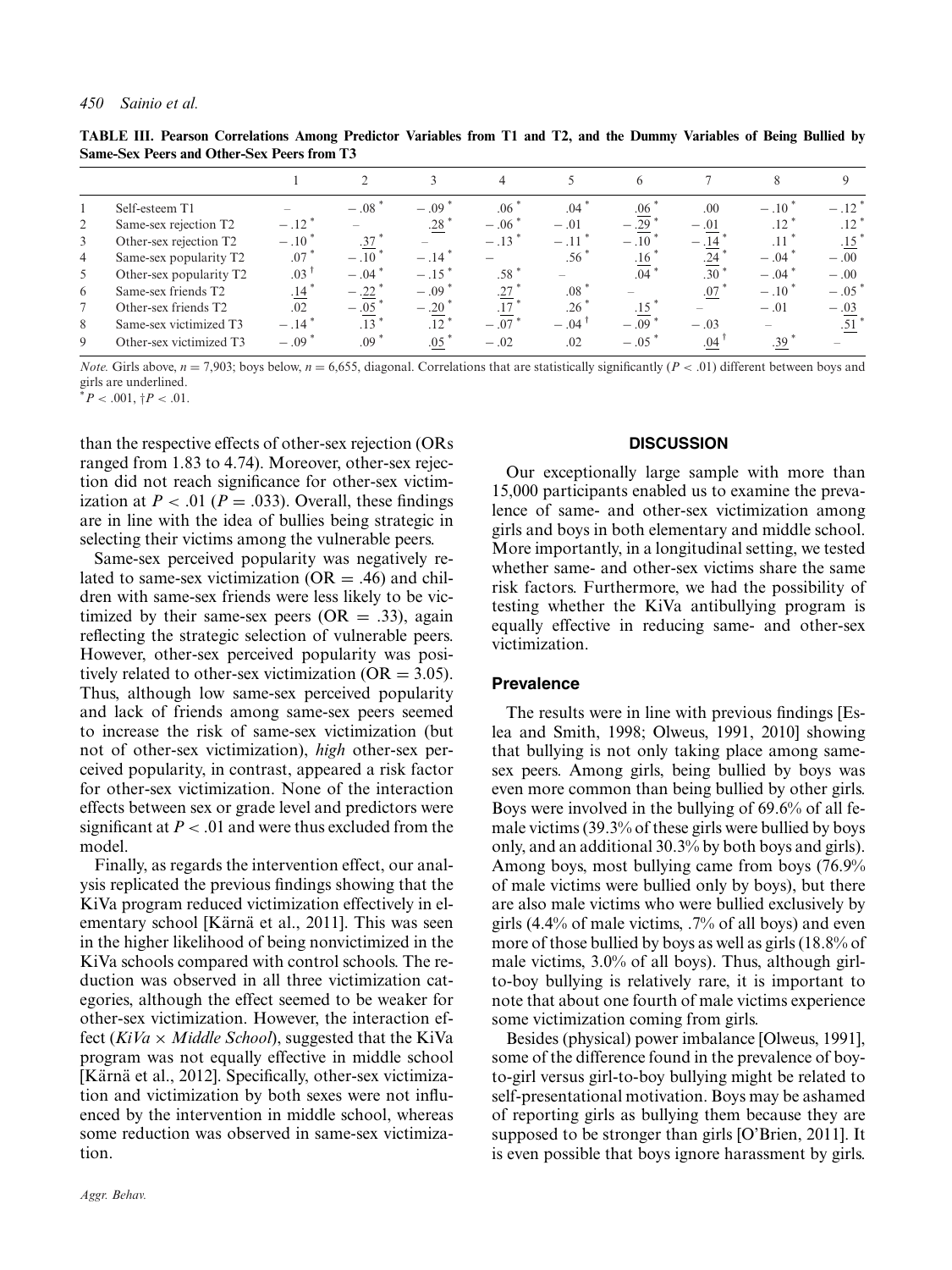|                                                |                 | Only same-sex victimized                                     |                             |                               |                 | Only other-sex victimized |                          |                 |                       |                          | Victimized by both |                  |
|------------------------------------------------|-----------------|--------------------------------------------------------------|-----------------------------|-------------------------------|-----------------|---------------------------|--------------------------|-----------------|-----------------------|--------------------------|--------------------|------------------|
|                                                | B               | (SE)                                                         | $\approx$                   | (C195%)                       | B               | $\overline{\text{SE}}$    | $\approx$                | (C195%)         | B                     | $\overline{\text{}}(SE)$ | $\approx$          | (C195%)          |
| Step 1                                         |                 |                                                              |                             |                               |                 |                           |                          |                 |                       |                          |                    |                  |
| Between Level<br>Intercept                     | $-3.92$         | (1.12)                                                       |                             |                               | $-12.81$        | (4.64)                    |                          |                 | $-10.86$              | (3.52)                   |                    |                  |
| KiVa                                           | $-58$           |                                                              | ⊗                           | $.56 - 85$                    | $-1.18$         | $(43)^{T}$                | 56.                      | $(.42-.75)$     | $-1.59$               | (00)                     | 53                 | $(.39 - .71)$    |
| Middle School                                  | $-1.03$         | $\begin{array}{c} (19)^{1} \\ (16) \\ (-16)^{2} \end{array}$ |                             | $(.40-.65)$                   | $\Xi$           | (56)                      | 0.5                      | $(.65 - 1.70)$  | $-0.68$               | (52)                     | .76                | $(.53-1.08)$     |
| KiVa × Middle School                           | 28              | (.28)                                                        | $\frac{5}{1}$ $\frac{5}{1}$ | $.89 - 1.62$                  | $\Xi$           | (85)                      | 1.76                     | $1.12 - 2.75$   | 1.39                  | (48)                     | 1.79               | $(1.18 - 1.79)$  |
| Within Level                                   |                 |                                                              |                             |                               |                 |                           |                          |                 |                       |                          |                    |                  |
| Ē                                              | $-0.68$         |                                                              | 38.                         | $(.29-.49)$                   | 85              |                           | 3.58                     | $2.46 - 5.18$   | .37                   | (10)                     | 1.68               | $1.32 - 2.14$    |
| Girl × Middle School                           | $-0.00$         |                                                              | $\overline{0}$              | $(.71-1.40)$<br>$(3.74-5.06)$ | $-71$           |                           | $\ddot{v}$               | $(.20-.51)$     | $-70$                 | (12)                     | $\ddot{35}$        | $(.24-.51)$      |
| Same-sex victimization T1                      | .66             |                                                              | 4.35                        |                               | $\overline{17}$ |                           |                          | $(.46 - .97)$   |                       |                          | 2.66               | $(2.10 - 3.36)$  |
| Other-sex victimization T1                     | $-0.01$         |                                                              | 96                          | $(.76 - 1.22)$                | Ğ.              | .<br>3336<br>3336         | $6.\overline{0}$<br>6.02 | $(4.39 - 8.25)$ | $45$<br>$54$          | 885                      | 4.46               | $(3.63 - 5.48)$  |
| Self-esteem T1                                 | $-.36$          |                                                              | E                           | $(.65-.78)$                   | $\overline{4}$  | (80)                      | $\tilde{\circ}$          | $(.59-.77)$     | 51                    |                          | S                  | $(.56-.71)$      |
| Same-sex T <sub>2</sub><br>Step 2a             |                 |                                                              |                             |                               |                 |                           |                          |                 |                       |                          |                    |                  |
| Rejection                                      | $\overline{17}$ |                                                              | 2.50                        | $1.61 - 3.87$                 | 29              | (96)                      | 4.74                     | $(2.66 - 8.46)$ | 33                    | (05)                     | 6.72               | $(4.35 - 10.36)$ |
| Perceived popularity                           | $-20$           | $(0.05)^{*}$                                                 | 46                          | $(.30-.71)$                   | .16             | (06)                      | 1.85                     | $(1.22 - 2.81)$ | 08<br>$\overline{1}$  | (00)                     | $\ddot{z}$         | $(.45-1.15)$     |
| Friends                                        | $-26$           | $(.06)$ *                                                    | 33                          | $(.21 - .53)$                 | $\overline{c}$  | (60)                      | 1.06                     | $(.59-1.90)$    | $\tilde{\mathcal{L}}$ | (00)                     | ਼੍ਰ                | $(.23-.71)$      |
| Other-sex T <sub>2</sub><br>Step <sub>2b</sub> |                 |                                                              |                             |                               |                 |                           |                          |                 |                       |                          |                    |                  |
| Rejection                                      | $-17$           | $(.05)$ <sup>*</sup>                                         | 1.89                        | $(1.40 - 2.57)$               | $\ddot{ }$ .    |                           |                          | $1.13 - 2.96$   | 35                    | (05)                     | 4.74               | $(3.21 - 7.00)$  |
| Perceived popularity                           | $-15$           | (.06)                                                        | 47                          | $(.28-.79)$                   | 22              | SSS.                      | $\frac{1.83}{3.05}$      | $(1.69 - 5.53)$ | $\odot$               | (00)                     | 1.03               | $(.54 - 1.95)$   |
| Friends                                        | $-0.5$          | (.06)                                                        | $\mathcal{O}$               | $(.24 - 1.63)$                | $\overline{0}$  |                           | $\mathbb{F}$             | $(.19-2.93)$    | 12                    | (06)                     | 3.66               | $(1.27 - 10.52)$ |

*Same- Versus Other-Sex Victimization 451*

 ${}^{*}P$  < .001,  ${}^{*}P$  < .01.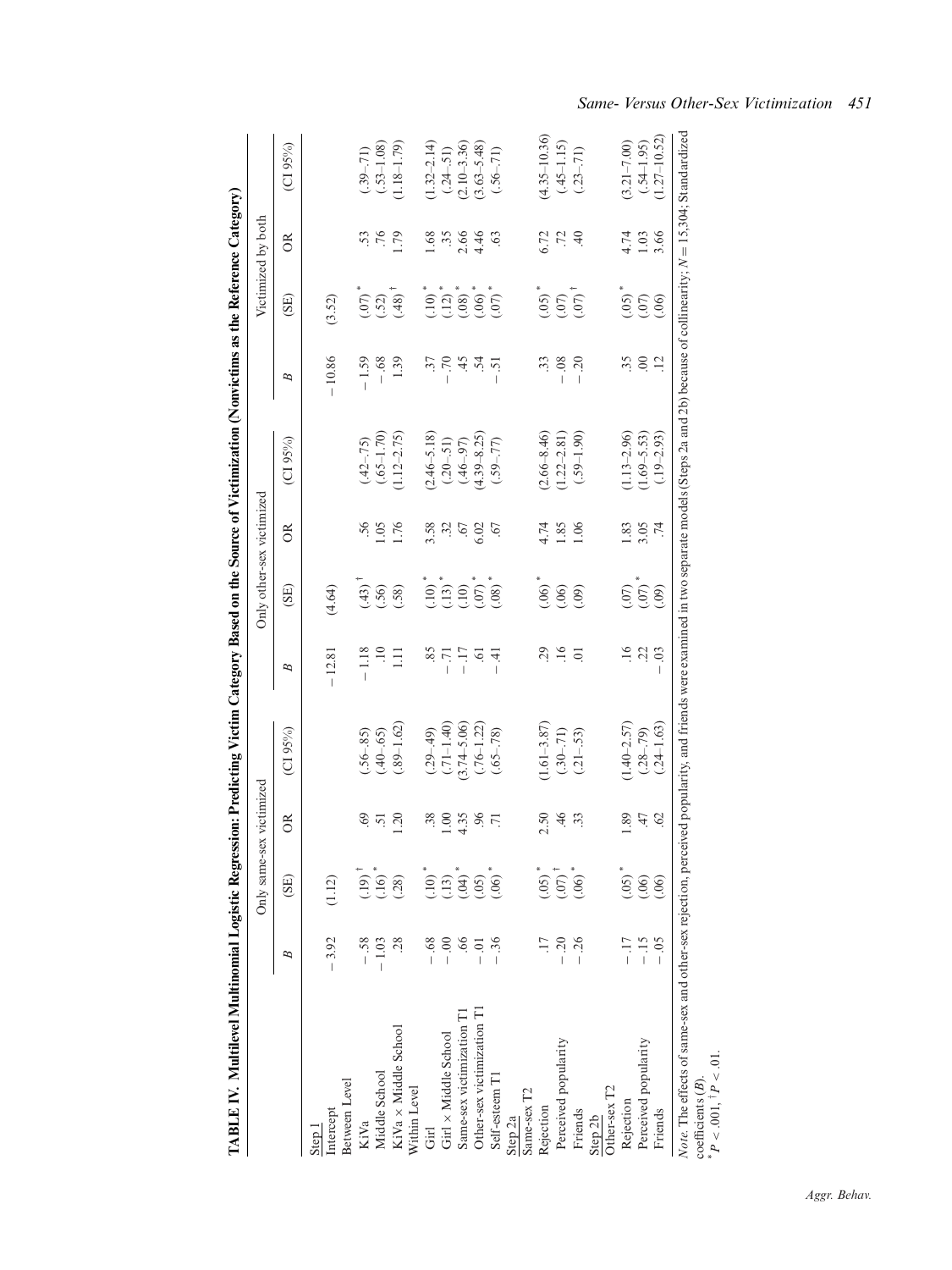## *452 Sainio et al.*

For instance, Huuki [2003] suggested that relationships with boys are an important aspect in constructing femininity for girls, whereas for boys, constructing masculinity mainly takes place in the relationships with other boys. Thus, for girls being bullied by boys might be more relevant, and therefore noticed and remembered well, than it is for boys being harassed by girls. Nevertheless, it is important to keep in mind that although rare, girl-to-boy bullying does exist. Neglecting this phenomenon in the research literature could also influence practitioners' attitudes toward girl-toboy bullying so that these cases would not be taken seriously.

# **Risk Factors**

Regarding same-sex victimization, our findings clearly supported the view that both personal and interpersonal vulnerability factors increase the risk for being selected as a target [e.g., Hodges and Perry, 1999]. Low self-esteem, peer rejection, low perceived popularity, and lack of friends predicted same-sex victimization over time, while controlling for previous victimization experiences. Moreover, we found support for the hypothesis put forth by Veenstra et al. [2010] that interpersonal vulnerability (rejection, low popularity, lack of friends) among bullies' same-sex peers is especially important, because that is the in-group where the bully wants to maintain affection; same-sex victimization was predicted specifically by rejection among same-sex peers, low popularity among same-sex peers, and lack of same-sex friends.

With respect to other-sex victimization, the picture was partly similar and partly different. Regarding similarity, low self-esteem predicted other-sex victimization as well. With respect to differences, rejection and lack of friends among other-sex peers failed to predict other-sex victimization, and *high (rather than low) popularity increased the risk*. Thus, not only we replicated the finding by Rodkin and Berger [2008] on the association between popularity and other-sex bullying, but also showed that it applies to both female and male victims, and concerns popularity among other-sex (but not same-sex) peers. Furthermore, our longitudinal analyses suggest that perceived popularity is the antecedent, rather than a consequence of other-sex victimization.

Altogether, we found that the selection of other-sex victims follows a partly different pattern than the selection of same-sex victims, that is, other-sex victims are not necessarily selected among the *interpersonally* vulnerable peers (it should be noted, however, that even if other-sex victimization was not predicted by other-sex rejection, it was predicted by same-sex rejection—indicating some interpersonal vulnerability). Taking the mixed profile of other-sex victims into account, we can hardly conclude that other-sex bullying was related to heterosexual or romantic interest, as Rodkin and Berger [2008] speculated. If it was, selfesteem should be unrelated, or even positively related to other-sex victimization. Therefore, alternative explanations for the association between popularity and other-sex victimization should be considered.

One explanation could be that popularity makes a student stand out from the peer group and thus motivates put-downs and attacks from others [so-called "tall poppy syndrome" of success leading to resentment, e.g., Feather and Nairn, 2005]. However, given that status hierarchies are mainly formed within-sex peer groups [Dijkstra et al., 2010] this explanation would be more conceivable if popularity led to samesex victimization, which was *not* the case. A girl who has a high status among boys, for instance, is probably more of a threat to other girls than for boys [e.g., eliciting romantic jealosy as found by Mayeux, 2011]—this is what evolutionary views would suggest as well.

Perhaps the association between other-sex popularity and other-sex victimization is related to saliency. Popular other-sex peers are more likely to be noticed than other-sex peers with lower status, and therefore, likely targets for victimization. A profile of being rejected as well as popular can also be a sign of being *tough* [compare the antisocial popular boys in the study by Rodkin et al., 2006]. Whether popular othersex victims are themselves aggressive toward other-sex peers should be investigated in future studies.

It is nevertheless plausible that heterosexual interest plays a role in some other-sex bullying relationships. As we did not examine different forms of victimization (e.g., sexual victimization) occurring in different bully–victim dyads, future research should investigate whether different forms of other-sex victimization (involving vs. not involving sexual bullying) have distinct relations to perceived popularity. In other words, other-sex victims can be a heterogeneous group, indicating a need for a person-centered approach to shed light on this issue in future studies. However, the present study shows that other-sex victims are often selected from among the vulnerable peers, as indicated especially by their low self-esteem. This finding reminds us that other-sex victimization is not only targeted to children who are doing well.

# **Developmental Changes**

Considering age-related changes, the prevalence of victims decreased by age, comparable to previous findings on self-reported victimization [Olweus, 2010; Salmivalli, 2002; Smith et al., 1999]. Other-sex victimization decreased among girls, whereas its prevalence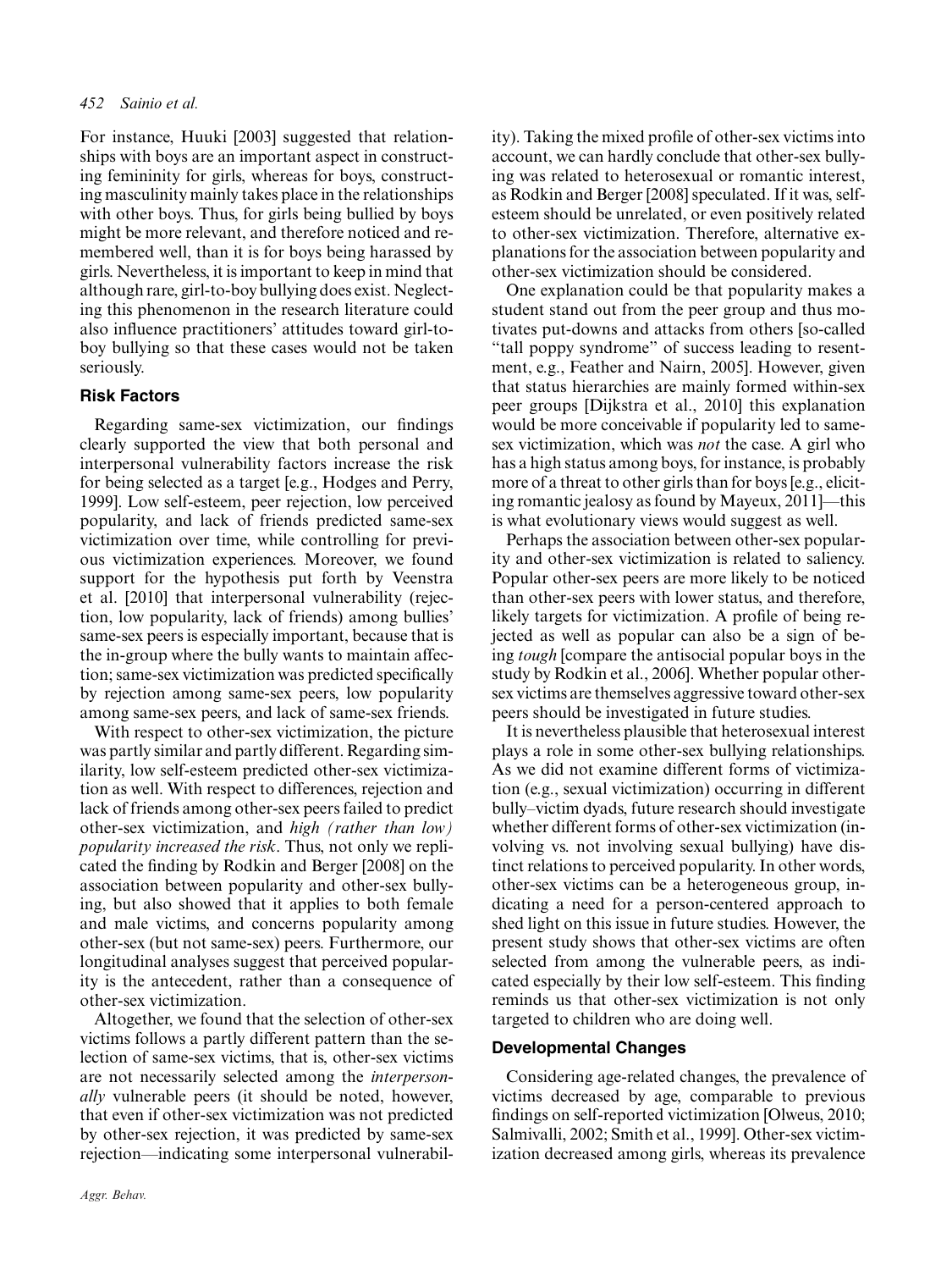remained the same among boys. Regarding the selection of same- versus other-sex targets, we did not find significant interactions between any of the individual predictors and grade level (elementary vs. middle school). Thus, even though the nature of other-sex relationships changes from middle childhood to adolescence, this seems not to affect target selection in bullying.

# **KiVa Antibullying Program Effects**

Exploring the effects of the KiVa antibullying program on same- and other-sex victimization, it turned out that in middle school the program effect on other-sex victimization was weaker than on samesex victimization. The complexity of other-sex relationships in adolescence might make other-sex bullying increasingly difficult to tackle—with or without an intervention program. For instance, interviews by Duncan [1999] revealed that adolescent girls seemed to lack faith in teachers, especially when bullying involved sexual dimensions which are common in middle school [Shute et al., 2008].

One key element of the KiVa program is to encourage students to support their victimized peers. It is known that such support is likely to come from the victims' same-sex peers [Sainio et al., 2011], and it may not refrain other-sex bullies from their mean acts. Perhaps social feedback from the bullies' same-sex peers would be more effective in putting an end to bullying [Veenstra et al., 2010]. In addition, it may be harder to evoke empathy toward other-sex victims than toward same-sex victims. It should be examined whether bullies attacking other-sex peers even consider their behavior as bullying. They may view it as teasing even though it can be highly intimidating for the victims. Shute et al. [2008] reported that boys harassing girls often justified their behavior as "having fun" and that it is taken too seriously by girls. Finally, even teachers may view other-sex bullying as normative behavior related to sexual development and do nothing about it.

# **Strengths and Limitations**

This study has several strengths including the large data set and the longitudinal setting. We also consider the usage of the dyadic nominations as a strength, although, the fact that these nominations were restricted to the victims' viewpoint could be seen as a limitation [e.g., Ladd and Kochenderfer-Ladd, 2002]. Some victims may not admit being bullied, or alternatively, be overtly vulnerable in interpreting peer behavior. Another way of identifying victims of sameand other-sex bullies would be to ask all the children in the class "Who bullies whom" [Rodkin and Berger, 2008; Sijtsema et al., 2009]. However, by using this type of peer report we may miss the relationships that are not salient to the peer group, and only experienced by the victims [Huitsing et al., 2010].

In future studies it may be interesting to look at the different forms of bullying in relation to target selection. Examining different forms of bullying (e.g., indirect, direct, and for instance, sexual bullying), in addition to sex composition, could give deeper insight on the issues examined. Also, whereas our dyadic nominations were limited to classmates, it would be important to allow cross-classroom nominations, as especially sexual bullying may be targeted from the older peers toward the younger schoolmates.

It could be argued that the effects found were not very strong and only significant because of the large sample size. However, our criterion for statistical significance was conservative; only *P*-values lower than .01 were considered significant, and most of the effects were close to or below  $P < .001$ .

# **Implications**

This study highlights the importance of taking the sex composition of the bully–victim dyads into account when studying bullying, in addition to the individual level sex differences. So far, this has been done only in a couple of studies [Berger and Rodkin, 2009; Dijkstra et al., 2007; Rodkin and Berger, 2008; Veenstra et al., 2010]. There can be characteristics of bullying that are specific for same- or other-sex victimization that we might miss considering them as a single phenomenon.

From the practical point of view, this study raises concerns for other-sex victimization. It may well be that the motives for other-sex bullying are somewhat different from those for same-sex bullying. However, we found that other-sex victims (similar to same-sex victims) were selected from among peers with low self-esteem. Thus, although bullies tend to pick on other-sex targets who are popular, we should not justify other-sex bullying by explaining it by romantic interest [see also Huuki, 2003], or dismiss boy-togirl bullying by perceiving it as normative behavior [Berger and Rodkin, 2009; McMaster et al., 2002]. Another concern is the tendency to ignore bullying of boys by girls in the research literature. Although not often reported by boys, it happens occasionally. In focus group interviews, O'Brien [2011] found that many students considered it worse for boys to be bullied by girls than by boys because of its embarrassing nature and the social unacceptability of fighting back. We need to take persistent other-sex victimization (regardless of whether experienced by girls or by boys)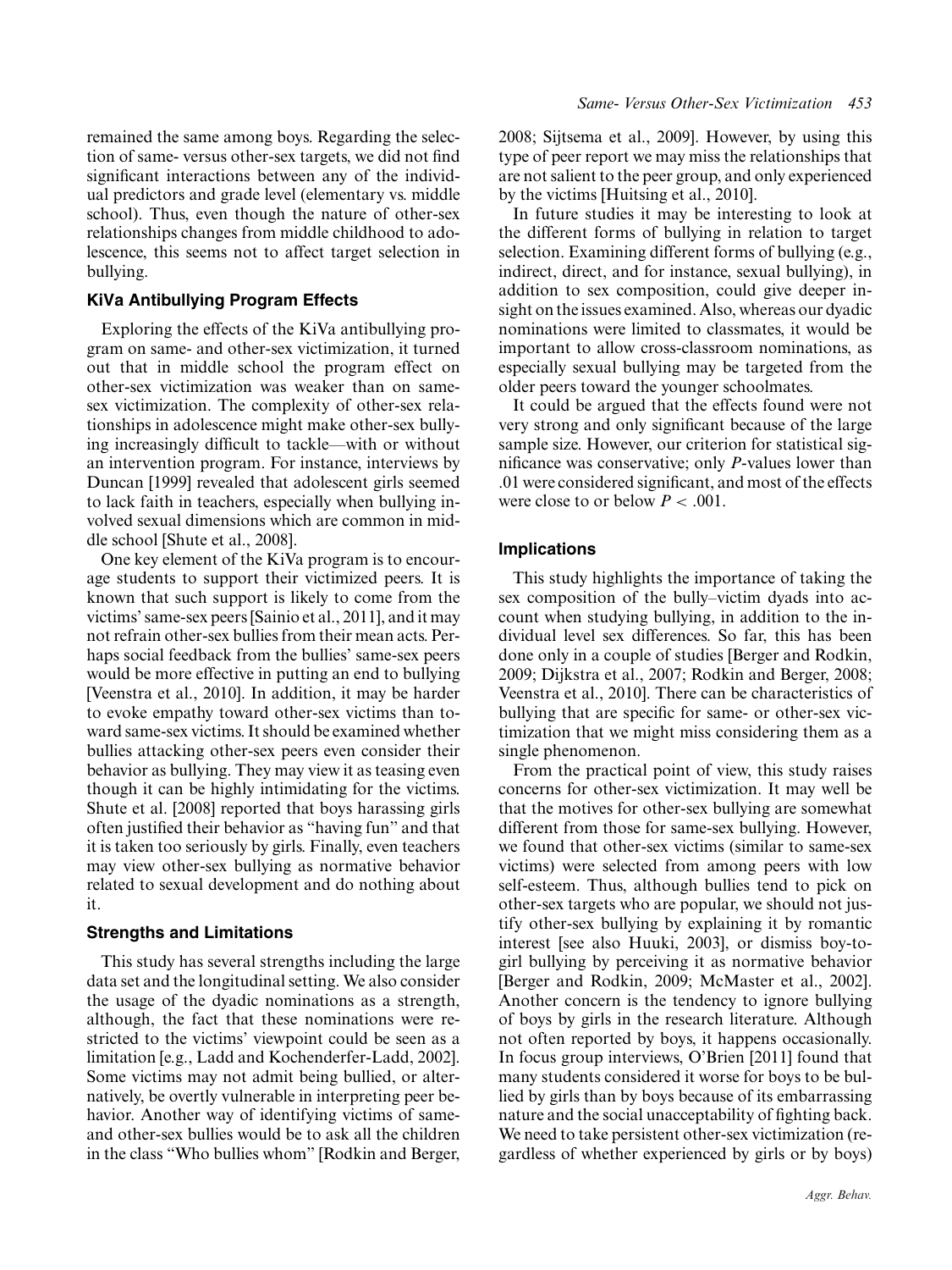as a serious problem and start looking for specific remedies to improve other-sex relationships.

# **ACKNOWLEDGMENTS**

This study is part of the KiVa project funded by the Finnish Ministry of Education and Culture, for developing an antibullying intervention program for the comprehensive schools. The project is co-led by the last author (Department of Psychology), and PhD Elisa Poskiparta (Centre of Learning Research) at the University of Turku. We are grateful to all the children, their parents, and the teachers who made the study possible, and all the colleagues working for realizing the KiVa project.

#### **REFERENCES**

- Abecassis M, Hartup WW, Haselager GJT, Scholte RHJ, Van Lieshout CFM. 2002. Mutual antipathies and their significance in middle childhood and adolescence. Child Dev 73:1543–1556.
- Berger C, Rodkin PC. 2009. Male and female victims of male bullies: Social status differences by gender and informant source. Sex Roles  $61.72 - 84$
- Björkqvist K, Lagerspetz KMJ, Kaukiainen A. 1992. Do girls manipulate and boys fight? Developmental trends in regard to direct and indirect aggression. Aggr Behav 18:117–127.
- Boulton MJ, Trueman M, Chau C, Whitehand C, Amatya K. 1999. Concurrent and longitudinal links between friendship and peer victimization: Implications for befriending interventions. J Adolesc 22:461–466.
- Card NA, Stucky BD, Sawalani GM, Little TD. 2008. Direct and indirect aggression during childhood and adolescence: A meta-analytic review of gender differences, intercorrelations, and relations to maladjustment. Child Dev 79:1185–1229.
- Cillessen AHN. 2009. Sociometric methods. In: Rubin KH, Bukowski WM, Laursen B, editors. Handbook of peer interactions, relationships, and groups. New York: Guilford. p 82–99.
- Crick NR, Grotpeter JK. 1995. Relational aggression, gender, and social-psychological adjustment. Child Dev 66:710–722.
- Dijkstra JK, Cillessen AHN, Lindenberg S, Veenstra R. 2010. Samegender and cross-gender likeability: Associations with popularity and status enhancement. J Early Adolesc 30:773–802.
- Dijkstra JK, Lindenberg S, Veenstra R. 2007. Same-gender and crossgender peer acceptance and peer rejection and their relation to bullying and helping among preadolescents: Comparing predictions from gender-homophily and goal-framing approaches. Dev Psychol 43:1377–1389.
- Duncan N. 1999. Sexual bullying gender conflict and pupil culture in secondary schools. London: Routledge.
- Egan SK, Perry DG. 1998. Does low self-regard invite victimization? Dev Psychol 34:299–309.

Enders CK. 2010. Applied missing data analysis. New York: Guilford.

Eslea M, Smith PK. 1998. The long-term effectiveness of anti-bullying work in primary schools. Educ Res 40:203–218.

- Feather NT, Nairn K. 2005. Resentment, envy, schadenfreude, and sympathy: Effects of own and other's deserved or undeserved status. Aust J Psychol 57:87–102.
- Felix ED, Greif Green J. 2010. Popular girls and brawny boys: The role of gender in bullying and victimization experiences. In: Jimerson SR, Swearer SM, Espelage DL, editors. Handbook of bullying

in schools: An international perspective. New York: Routledge. p 173–185.

- Harter S, Waters P, Whitesell NR. 1998. Relational self-worth: Differences in perceived worth as a person across interpersonal contexts among adolescents. Child Dev 69:756–766.
- Hodges EVE, Boivin M, Vitaro F, Bukowski WM. 1999. The power of friendship: Protection against an escalating cycle of peer victimization. Dev Psychol 35:94–101.
- Hodges EVE., Perry DG. 1999. Personal and interpersonal antecedents and consequences of victimization by peers. J Pers Soc Psychol 76:677–685.
- Huitsing G, Veenstra R, van Duijn MAJ, Sainio M, Salmivalli C. 2010. By whom are you bullied? Dyadic nominations identify "invisible" bullying. Poster presented at the Biennal Meeting for the Society for Research on Adolescence, Philadelphia, PA.
- Huuki T. 2003. Popularity, real lads and violence on the social field of school. Finland: Oulu University Press. Available online at: http://herkules.oulu.fi/isbn9514271505/
- Kärnä A, Voeten M, Little TD, Alanen E, Poskiparta E, Salmivalli C. 2012. Effectiveness of the KiVa antibullying program: Grades 1–3 and 7–9. J Edu Psychol (in press).
- Kärnä A, Voeten M, Little TD, Poskiparta E, Alanen E, Salmivalli C. 2011. Going to scale: A nonrandomized nationwide trial of the KiVa antibullying program for Grades 1–9. J Consult Clinical Psychol 79:796–805.
- Kärnä A, Voeten M, Little TD, Poskiparta E, Kaljonen A, Salmivalli C. 2011. A large-scale evaluation of the KiVa antibullying program: Grades 4–6. Child Dev 82:311–330.
- Ladd G, Kochenderfer-Ladd B. 2002. Identifying victims of peer aggression from early to middle childhood: Analysis of crossinformant data for concordance, estimation of relational adjustment, prevalence of victimization, and characteristics of identified victims. Psychol Assess 14:74–96.
- Maccoby EE. 1998. The two sexes: Growing up apart, coming together. Cambridge, MA: Harvard University Press.
- Mayeux L. 2011. Effects of popularity and gender on peers' perceptions of prosocial, antisocial, and jealousy-eliciting behaviors. Merrill-Palmer Q 57:349–374.
- McMaster LE, Connolly J, Pepler D, Craig WM. 2002. Peer to peer sexual harassment in early adolescence: A developmental perspective. Dev Psychopathol 14:91–105.
- Mehta CM, Strough J. 2009. Sex segregation in friendships and normative contexts across the life span. Dev Rev 29:201– 220.
- Muthén LK, Muthén BO. 1998–2000. Mplus user's guide. 6th edition. Los Angeles, CA: Muthén & Muthén.
- O'Brien C. 2011. Young people's comparisons of cross-gender and same-gender bullying in British secondary schools. Educ Res 53:257–301.
- Olthof T, Goossens FA, Vermande MM, Aleva EA, van der Meulen M. 2011. Bullying as strategic behavior: Relations with desired and acquired dominance in the peer group. J School Psychol 49:339– 359.
- Olweus D. 1991. Bully/victim problems among schoolchildren: Basic facts and effects of a school-based intervention program. In: Pepler D, Rubin KH, editors. The development and treatment of childhood aggression. Hillsdale, NJ: Erlbaum. p 411– 448.
- Olweus D. 1996. The revised Olweus bully/victim questionnaire. Mimeo. Bergen, Norway: Research Center for Health Promotion (HEMIL Center), University of Bergen.
- Olweus D. 2010. Understanding and researching bullying: Some critical issues. In: Jimerson SR, Swearer SM, Espelage DL, editors. Handbook of bullying in schools: An international perspective. New York: Routledge. p 9–33.